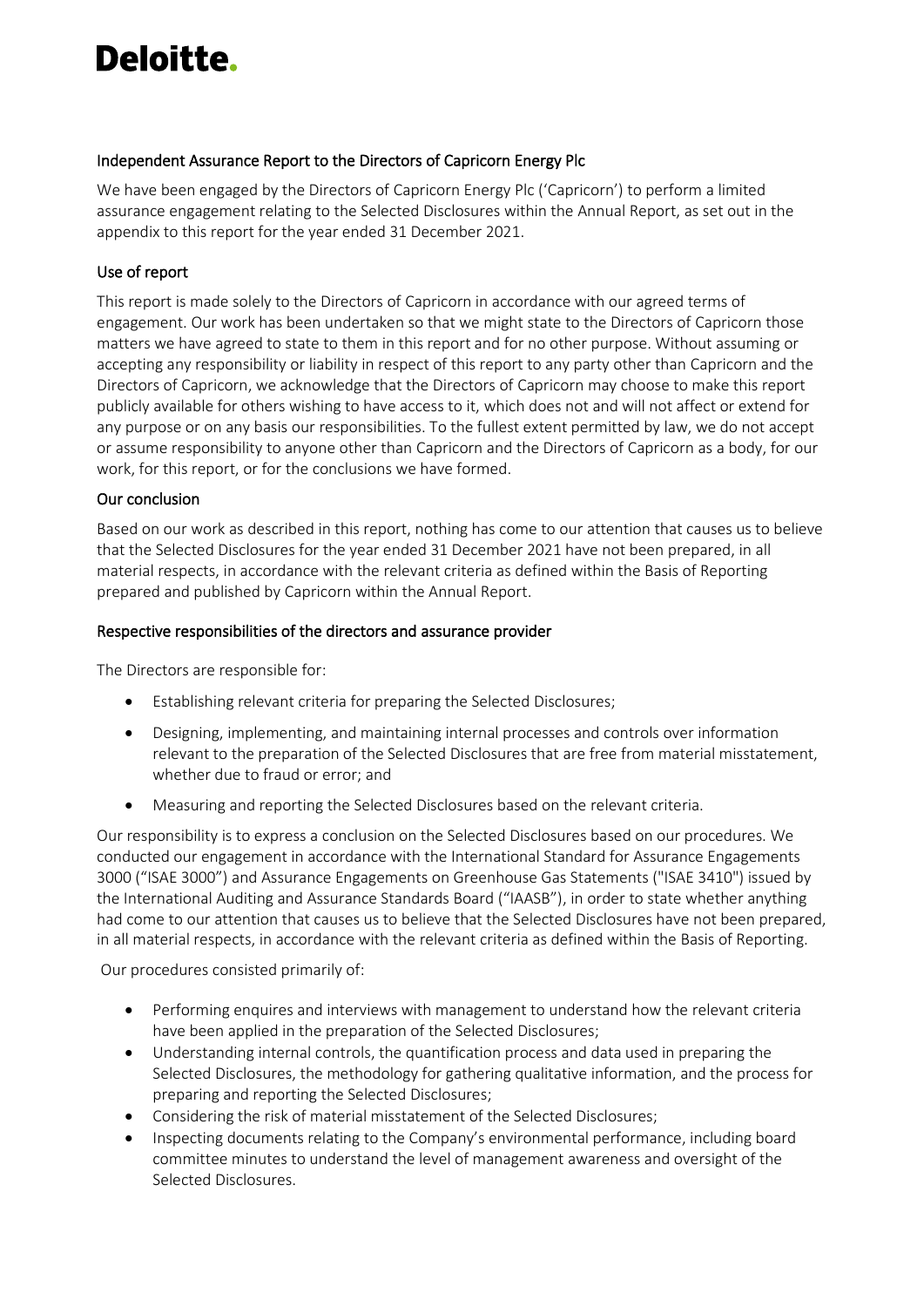## Deloitte.

#### Inherent limitations

Our engagement provides limited assurance as defined in ISAE 3000 and ISAE 3410. The procedures performed in a limited assurance engagement vary in nature and timing from, and are less in extent than for, a reasonable assurance engagement and consequently, the level of assurance obtained in a limited assurance engagement is substantially lower than the assurance that would have been obtained had a reasonable assurance engagement been performed.

Inherent limitations exist in all assurance engagements due to the selective enquiry of the information being examined. Therefore fraud, error or non-compliance may occur and not be detected. Our work does not involve testing the operating effectiveness of controls over the underlying data, nor have we sought to review systems and controls beyond those relevant to the Selected Disclosures.

#### Our independence and competence

We complied with Deloitte's independence policies, which address and, in certain cases, exceed the requirements of the International Ethics Standards Board for Accountants' Code of Ethics for Professional Accountants in their role as independent auditors, and in particular preclude us from taking financial, commercial, governance and ownership positions which might affect, or be perceived to affect, our independence and impartiality, and from any involvement in the preparation of the report.

We have applied the International Standard on Quality Control 1 and accordingly maintain a comprehensive system of quality control including documented policies and procedures regarding compliance with ethical requirements, professional standards and applicable legal and regulatory requirements.

Deloite LLP

Deloitte LLP London, UK 25 February 2022